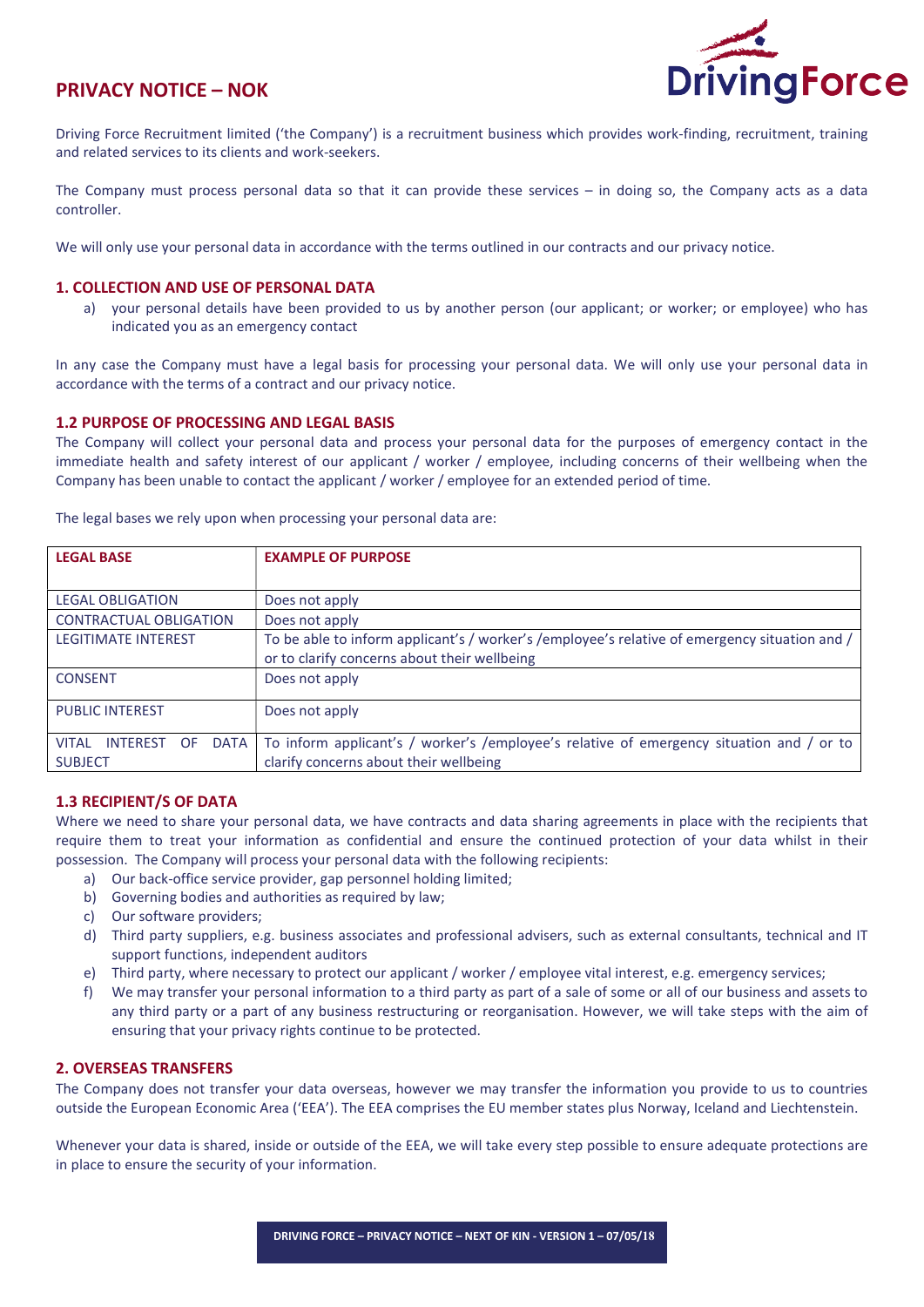

# 3. AUTOMATED DECISION MAKING

The company does not use automated decision-making, including profiling. Should the company intend to change this process you will be notified in advance.

# 4. DATA ACCESS RESTRICTION AND RETENTION

The Company will retain your personal data along with our applicant / worker / employee data only for as long as is necessary. Different laws require us to keep different data for different periods of time.

#### 4.1 WHERE SERVICES HAVE NOT BEEN PROVIDED TO THE CANDIDATE

If we have not provided our applicant with services, or not had valuable contact with for two consecutive years, your personal data will be deleted from our systems unless where we believe in good faith that the law or other regulation requires us to preserve it.

#### 4.2 WHERE SERVICES HAVE BEEN PROVIDED TO THE CANDIDATE

To comply with legal requirements e.g. The Conduct of Employment Agencies and Employment Businesses Regulations 2003, data will be kept by Driving Force for 7 tax years from the last date on which services were provided to your relative.

After expiry of that period your data will no longer be kept by Driving Force.

#### 5. SECURITY PRECAUSTIONS IN PLACE TO PROTECT THE LOSS, MISUSE OR ALTERATION OF YOUR INFORMATION

We are committed to taking all reasonable and appropriate steps to protect the personal information that we hold from misuse, loss, or unauthorised access. We do this by having in place a range of appropriate technical and organisational measures, e.g.:

- a) encryption of our services and data;
- b) review our information collection, storage and processing practices, including physical security measures;
- c) restrict access to personal access to personal information;
- d) internal policies setting out our data security approach and training for employees, these include measures to deal with any suspected data breach.

Our systems are placed on servers running on an industry standard virtualisation platform based on VMware. Our server provider, where we store most of the data, is ISO 27001 accredited and follows industry best practice and regularly patches and upgrades platforms. All the servers that we use to store your data are placed in UK area and comply with the General Data Protection Regulation. Our security systems are kept up to date and align with the guidance to security information.

The server that holds the Candidate Portal is installed with an SSL certificate to protect your data. Once you are on the Candidate Registration Portal, a padlock icon will appear near the address bar of the browser you are using, this will confirm you are on our secure Candidate Portal system.

# 6. YOUR RIGHTS

Please be aware that you have the following data protection rights:

- a) The right to be informed about the personal data the Company processes on you;
- b) The right of access to the personal data the Company processes on you;
- c) The right to rectification of your personal data;
- d) The right to erasure of your personal data in certain circumstances;
- e) The right to restrict processing of your personal data;
- f) The right to data portability in certain circumstances;
- g) The right to object to the processing of your personal data that was based on a public or legitimate interest;
- h) The right not to be subjected to automated decision making and profiling; and
- i) The right to withdraw consent at any time.

Where you have consented to the Company processing your personal data and sensitive personal data you have the right to withdraw that consent at any time by completing on-line request (click here) or emailing Data Protection Officer dpo@drivingforce.co.uk

# 7. COMPLAINTS OR QUERIES

If you wish to complain about this privacy notice or any of the procedures set out in it please contact: Data Protection Officer by emailing dpo@driving-force.co.uk

DRIVING FORCE – PRIVACY NOTICE – NEXT OF KIN - VERSION 1 – 07/05/18